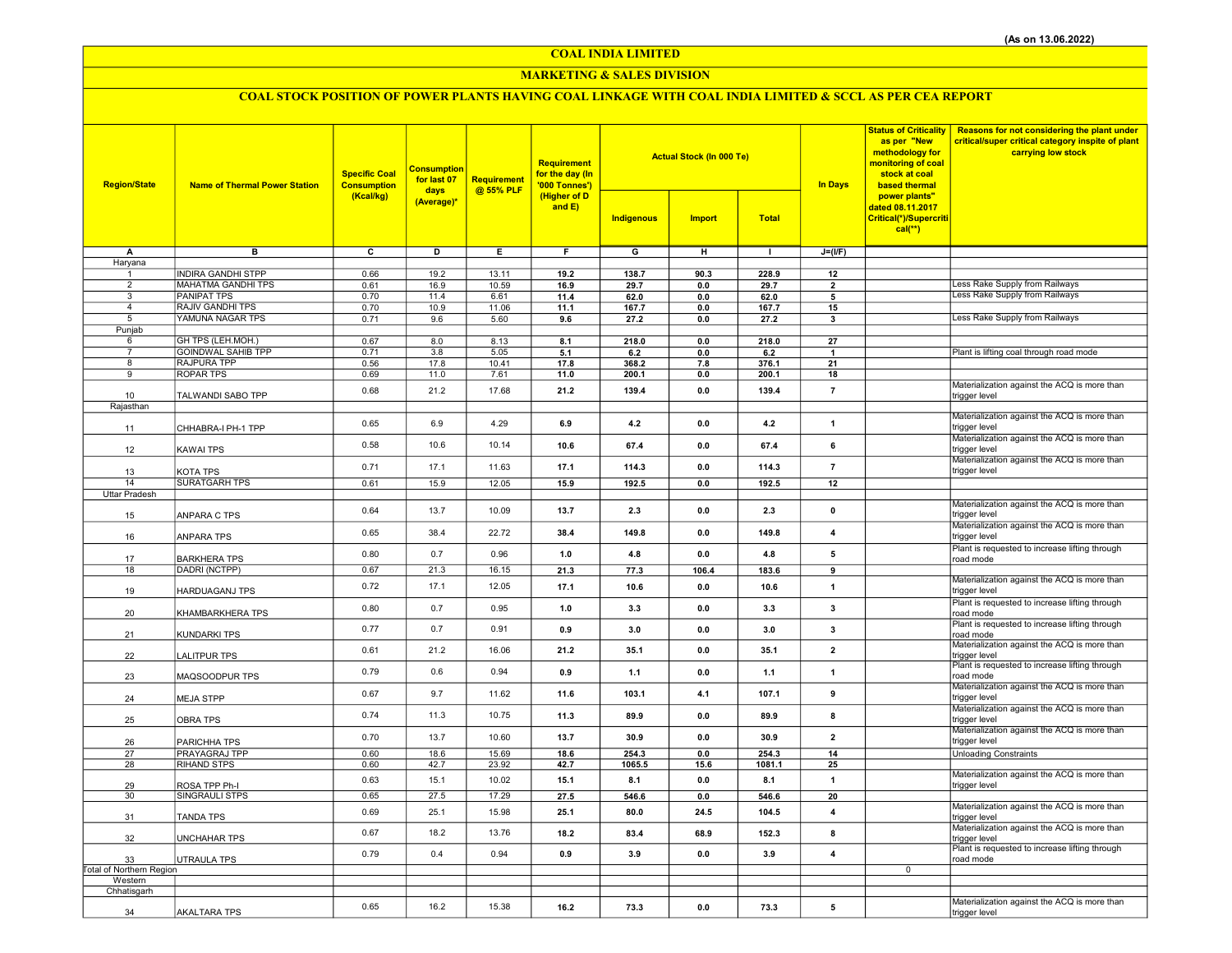#### COAL INDIA LIMITED

#### MARKETING & SALES DIVISION

### COAL STOCK POSITION OF POWER PLANTS HAVING COAL LINKAGE WITH COAL INDIA LIMITED & SCCL AS PER CEA REPORT

| <b>Region/State</b> | <b>Name of Thermal Power Station</b>             | <b>Specific Coal</b><br><b>Consumption</b> | <b>Consumption</b><br>for last 07 | <b>Requirement</b> | Requirement<br>for the day (In<br>'000 Tonnes') |                 | <b>Actual Stock (In 000 Te)</b> |                 | <b>Status of Criticality</b><br>as per "New<br>methodology for<br>monitoring of coal<br>stock at coal<br><b>In Days</b><br>based thermal | Reasons for not considering the plant under<br>critical/super critical category inspite of plant<br>carrying low stock |                                                               |
|---------------------|--------------------------------------------------|--------------------------------------------|-----------------------------------|--------------------|-------------------------------------------------|-----------------|---------------------------------|-----------------|------------------------------------------------------------------------------------------------------------------------------------------|------------------------------------------------------------------------------------------------------------------------|---------------------------------------------------------------|
|                     |                                                  | (Kcal/kg)                                  | days<br>(Average)*                | @ 55% PLF          | (Higher of D<br>and E)                          | Indigenous      | <b>Import</b>                   | <b>Total</b>    |                                                                                                                                          | power plants"<br>dated 08.11.2017<br>Critical(*)/Supercriti<br>$cal$ (**)                                              |                                                               |
| A                   | в                                                | ᢎ                                          | D                                 | Е.                 | F.                                              | G               | н                               | п               | $J=(I/F)$                                                                                                                                |                                                                                                                        |                                                               |
| 35                  | <b>BALCO TPS</b>                                 | 0.74                                       | 4.5                               | 5.83               | 5.8                                             | 11.8            | 2.7                             | 14.4            | $\overline{\phantom{a}}$                                                                                                                 |                                                                                                                        | Plant under maintenance                                       |
| 36                  | <b>BANDAKHAR TPP</b>                             | 0.70                                       | 4.7                               | 2.78               | 4.7                                             | 26.0            | 0.0                             | 26.0            | 6                                                                                                                                        |                                                                                                                        | Materialization against the ACQ is more than<br>trigger level |
| 37                  | <b>BARADARHA TPS</b>                             | 0.75                                       | 18.8                              | 11.88              | 18.8                                            | 99.9            | 0.0                             | 99.9            | 5                                                                                                                                        |                                                                                                                        | Materialization against the ACQ is more than<br>trigger level |
| 38                  | <b>BHILAI TPS</b>                                | 0.76                                       | 8.6                               | 4.99               | 8.6                                             | 139.1           | 8.9                             | 148.0           | 17                                                                                                                                       |                                                                                                                        | Materialization against the ACQ is more than                  |
| 39                  | <b>BINJKOTE TPP</b>                              | 0.75                                       | 0.0                               | 5.91               | 5.9                                             | 40.9            | 0.0                             | 40.9            | $\overline{7}$                                                                                                                           |                                                                                                                        | trigger level                                                 |
| 40<br>41            | <b>DSPM TPS</b>                                  | 0.72                                       | 7.4                               | 4.74               | 7.4                                             | 92.9            | 0.0                             | 92.9            | 12                                                                                                                                       |                                                                                                                        |                                                               |
| 42                  | <b>KORBA STPS</b><br><b>KORBA-WEST TPS</b>       | 0.66<br>0.77                               | 34.4                              | 22.82              | 34.4                                            | 569.1<br>280.4  | 3.9<br>0.0                      | 573.0<br>280.4  | 17<br>15                                                                                                                                 |                                                                                                                        |                                                               |
| 43                  | <b>LARA TPP</b>                                  | 0.70                                       | 18.7<br>25.7                      | 13.55<br>14.77     | 18.7<br>25.7                                    |                 | 7.0                             | 167.2           | $\overline{7}$                                                                                                                           |                                                                                                                        |                                                               |
|                     |                                                  |                                            |                                   |                    |                                                 | 160.3           |                                 |                 |                                                                                                                                          |                                                                                                                        | Materialization against the ACQ is more than                  |
| 44                  | NAWAPARA TPP                                     | 0.79                                       | 4.8                               | 6.28               | 6.3                                             | 50.3            | 0.0                             | 50.3            | 8                                                                                                                                        |                                                                                                                        | trigger level                                                 |
| 45                  | PATHADI TPP                                      | 0.69                                       | 6.5                               | 5.43               | 6.5                                             | 29.1            | 0.0                             | 29.1            | $\overline{4}$                                                                                                                           |                                                                                                                        |                                                               |
| 46                  | SIPAT STPS                                       | 0.67                                       | 36.1                              | 26.38              | 36.1                                            | 360.3           | 3.5                             | 363.8           | 10                                                                                                                                       |                                                                                                                        |                                                               |
| 47                  | <b>TAMNAR TPP</b>                                | 0.82                                       | 36.8                              | 25.98              | 36.8                                            | 39.3            | 0.0                             | 39.3            | $\mathbf{1}$                                                                                                                             |                                                                                                                        | Materialization against the ACQ is more than<br>trigger level |
|                     |                                                  | 0.77                                       | 13.5                              | 14.56              | 14.6                                            | 80.5            | 0.0                             | 80.5            | 6                                                                                                                                        |                                                                                                                        | Materialization against the ACQ is more than                  |
| 48                  | <b>UCHPINDA TPP</b>                              |                                            |                                   |                    |                                                 |                 |                                 |                 |                                                                                                                                          |                                                                                                                        | trigger level                                                 |
| Gujarat             |                                                  |                                            |                                   |                    |                                                 |                 |                                 |                 |                                                                                                                                          |                                                                                                                        | Materialization against the ACQ is more than                  |
| 49                  | <b>GANDHI NAGAR TPS</b>                          | 0.67                                       | 6.9                               | 5.55               | 6.9                                             | 33.2            | 0.0                             | 33.2            | 5                                                                                                                                        |                                                                                                                        | rigger level<br>Materialization against the ACQ is more than  |
| 50                  | SABARMATI (D-F STATIONS)                         | 0.57                                       | 3.9                               | 2.70               | 3.9                                             | 12.1            | 74.9                            | 87.0            | 8                                                                                                                                        |                                                                                                                        | trigger level                                                 |
| 51                  | <b>UKAI TPS</b>                                  | 0.68                                       | 13.2                              | 10.01              | 13.2                                            | 42.9            | 0.0                             | 42.9            | 3                                                                                                                                        |                                                                                                                        | Materialization against the ACQ is more than<br>trigger level |
| 52                  | <b>WANAKBORI TPS</b>                             | 0.68                                       | 25.8                              | 20.45              | 25.8                                            | 163.1           | 0.0                             | 163.1           | 6                                                                                                                                        |                                                                                                                        | Materialization against the ACQ is more than<br>trigger level |
| Madhya Pradesh      |                                                  |                                            |                                   |                    |                                                 |                 |                                 |                 |                                                                                                                                          |                                                                                                                        |                                                               |
| 53                  | AMARKANTAK EXT TPS                               | 0.65                                       | 3.1                               | 1.81               | 3.1                                             | 25.8            | 0.0                             | 25.8            | 8                                                                                                                                        |                                                                                                                        |                                                               |
| 54                  | <b>ANUPPUR TPP</b>                               | 0.70                                       | 16.4                              | 11.14              | 16.4                                            | 107.5           | 9.5                             | 117.0           | $\overline{7}$                                                                                                                           |                                                                                                                        | Materialization against the ACQ is more than                  |
| 55                  | <b>BINA TPS</b>                                  | 0.72                                       | 6.2                               | 4.77               | 6.2                                             | 40.1            | 0.0                             | 40.1            | $\overline{7}$                                                                                                                           |                                                                                                                        | trigger level                                                 |
| 56                  | <b>GADARWARA TPP</b>                             | 0.64                                       | 20.5                              | 13.61              | 20.5                                            | 86.2            | 8.0                             | 94.2            | 5                                                                                                                                        |                                                                                                                        | Materialization against the ACQ is more than<br>trigger level |
| 57<br>58            | <b>KHARGONE STPP</b><br><b>SANJAY GANDHI TPS</b> | 0.61                                       | 14.3                              | 10.56              | 14.3                                            | 116.0           | 26.1                            | 142.0           | 10                                                                                                                                       |                                                                                                                        | Non payment of dues                                           |
| 59                  | <b>SATPURA TPS</b>                               | 0.77<br>0.65                               | 18.2<br>7.3                       | 13.63<br>11.47     | 18.2<br>11.5                                    | 35.4<br>187.7   | 0.0<br>0.0                      | 35.4<br>187.7   | $\overline{2}$<br>16                                                                                                                     |                                                                                                                        |                                                               |
|                     |                                                  | 0.62                                       | 5.8                               | 4.91               | 5.8                                             | 100.3           | 0.0                             | 100.3           | 17                                                                                                                                       |                                                                                                                        | Materialization against the ACQ is more than                  |
| 60                  | <b>SEIONI TPP</b><br>SHREE SINGAJI TPP           |                                            |                                   |                    |                                                 |                 |                                 |                 |                                                                                                                                          |                                                                                                                        | trigger level<br>Non Payment of Dues                          |
| 61<br>62            | <b>VINDHYACHAL STPS</b>                          | 0.73<br>0.67                               | 30.8<br>62.6                      | 24.31<br>42.33     | 30.8<br>62.6                                    | 265.6<br>1561.3 | 0.0<br>0.0                      | 265.6<br>1561.3 | 9<br>25                                                                                                                                  |                                                                                                                        |                                                               |
| Maharashtra         |                                                  |                                            |                                   |                    |                                                 |                 |                                 |                 |                                                                                                                                          |                                                                                                                        |                                                               |
| 63                  | <b>AMRAVATI TPS</b>                              | 0.65                                       | 15.6                              | 11.60              | 15.6                                            | 59.9            | 0.0                             | 59.9            | $\overline{4}$                                                                                                                           |                                                                                                                        | Materialization against the ACQ is more than<br>trigger level |
| 64                  | <b>BHUSAWAL TPS</b>                              | 0.77                                       | 18.8                              | 12.31              | 18.8                                            | 69.7            | 1.3                             | 71.0            | $\overline{4}$                                                                                                                           |                                                                                                                        | Non payment of dues                                           |
| 65                  | <b>BUTIBORI TPP</b>                              | 0.67                                       | 0.0                               | 5.31               | 5.3                                             | 59.7            | 0.0                             | 59.7            | 11                                                                                                                                       |                                                                                                                        |                                                               |
| 66                  | CHANDRAPUR(MAHARASHTRA) STPS                     | 0.79                                       | 36.4                              | 30.35              | 36.4                                            | 267.6           | 0.0                             | 267.6           | $\overline{7}$                                                                                                                           |                                                                                                                        | Non payment of dues                                           |
| 67                  | DAHANU TPS                                       | 0.60                                       | 5.8                               | 3.96               | 5.8                                             | 9.2             | 4.4                             | 13.6            | $\overline{2}$                                                                                                                           |                                                                                                                        | Materialization against the ACQ is more than<br>trigger level |
| 68                  | DHARIWAL TPP                                     | 0.68                                       | 8.6                               | 5.40               | 8.6                                             | 42.5            | 0.0                             | 42.5            | 5                                                                                                                                        |                                                                                                                        | Materialization against the ACQ is more than<br>trigger level |
| 69                  | <b>GMR WARORA TPS</b>                            | 0.67                                       | 9.1                               | 5.28               | 9.1                                             | 89.4            | 0.0                             | 89.4            | 10                                                                                                                                       |                                                                                                                        |                                                               |
| 70                  | KHAPARKHEDA TPS                                  | 0.87                                       | 17.9                              | 15.37              | 17.9                                            | 121.4           | 3.6                             | 125.0           | $\overline{7}$                                                                                                                           |                                                                                                                        | Materialization against the ACQ is more than<br>trigger level |
| 71                  | <b>KORADI TPS</b>                                | 0.73                                       | 30.9                              | 20.96              | 30.9                                            | 101.5           | 0.0                             | 101.5           | $\overline{\mathbf{3}}$                                                                                                                  |                                                                                                                        | Non payment of dues                                           |
| 72                  | <b>MAUDA TPS</b>                                 | 0.71                                       | 31.6                              | 21.75              | 31.6                                            | 121.9           | 39.8                            | 161.7           | 5                                                                                                                                        |                                                                                                                        | Materialization against the ACQ is more than<br>trigger level |
| 73                  | <b>NASIK TPS</b>                                 | 0.83                                       | 8.4                               | 6.93               | 8.4                                             | 68.3            | 22.3                            | 90.7            | 11                                                                                                                                       |                                                                                                                        | Non payment of dues                                           |
| 74                  | <b>PARAS TPS</b>                                 | 0.76                                       | 7.2                               | 5.01               | 7.2                                             | 100.0           | 0.0                             | 100.0           | 14                                                                                                                                       |                                                                                                                        |                                                               |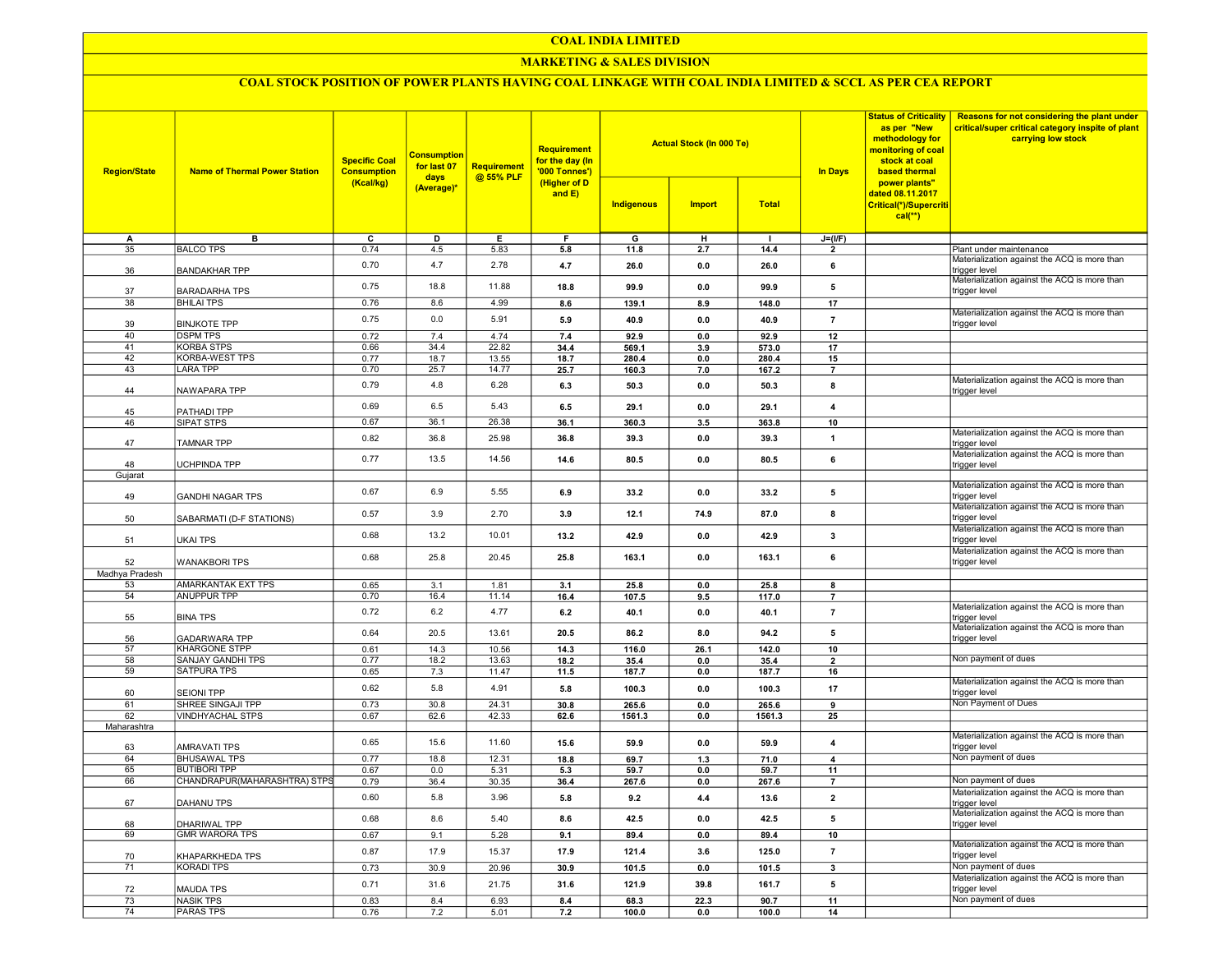### COAL INDIA LIMITED

### **MARKETING & SALES DIVISION**

# COAL STOCK POSITION OF POWER PLANTS HAVING COAL LINKAGE WITH COAL INDIA LIMITED & SCCL AS PER CEA REPORT

| <b>Region/State</b>             | <b>Name of Thermal Power Station</b> | <b>Specific Coal</b><br><b>Consumption</b> | <b>Consumption</b><br>for last 07<br>days<br>(Average)* | <b>Requirement</b><br>@ 55% PLF | <b>Requirement</b><br>for the day (In<br>'000 Tonnes')<br>(Higher of D<br>and $E$ ) |                | <b>Actual Stock (In 000 Te)</b> |                | <b>Status of Criticality</b><br>as per "New<br>methodology for<br>monitoring of coal<br>stock at coal<br><b>In Days</b><br>based thermal | Reasons for not considering the plant under<br>critical/super critical category inspite of plant<br>carrying low stock |                                                               |
|---------------------------------|--------------------------------------|--------------------------------------------|---------------------------------------------------------|---------------------------------|-------------------------------------------------------------------------------------|----------------|---------------------------------|----------------|------------------------------------------------------------------------------------------------------------------------------------------|------------------------------------------------------------------------------------------------------------------------|---------------------------------------------------------------|
|                                 |                                      | (Kcal/kg)                                  |                                                         |                                 |                                                                                     | Indigenous     | <b>Import</b>                   | <b>Total</b>   |                                                                                                                                          | power plants"<br>dated 08.11.2017<br>Critical(*)/Supercriti<br>$cal(**)$                                               |                                                               |
| A                               | в                                    | C                                          | D                                                       | Е.                              | F.                                                                                  | G              | н                               | $\mathbf{I}$   | $J=(I/F)$                                                                                                                                |                                                                                                                        |                                                               |
| 75                              | <b>PARLITPS</b>                      | 0.67                                       | 8.4                                                     | 6.60                            | 8.4                                                                                 | 97.4           | 0.0                             | 97.4           | 12                                                                                                                                       |                                                                                                                        |                                                               |
| 76                              | <b>SOLAPUR STPS</b>                  | 0.62                                       | 15.5                                                    | 10.88                           | 15.5                                                                                | 120.4          | 53.0                            | 173.4          | 11                                                                                                                                       |                                                                                                                        |                                                               |
| 77                              | <b>TIRORA TPS</b>                    | 0.66                                       | 45.2                                                    | 28.54                           | 45.2                                                                                | 172.5          | 0.0                             | 172.5          | 4                                                                                                                                        |                                                                                                                        | Materialization against the ACQ is more than<br>trigger level |
| 78                              | WARDHA WARORA TPP                    | 0.65                                       | 5.3                                                     | 4.60                            | 5.3                                                                                 | 149.7          | 0.0                             | 149.7          | 28                                                                                                                                       |                                                                                                                        |                                                               |
| Total of Western Region         |                                      |                                            |                                                         |                                 |                                                                                     |                |                                 |                |                                                                                                                                          | 0                                                                                                                      |                                                               |
| Southern                        |                                      |                                            |                                                         |                                 |                                                                                     |                |                                 |                |                                                                                                                                          |                                                                                                                        |                                                               |
| Andhra Pradesh                  |                                      |                                            |                                                         |                                 |                                                                                     |                |                                 |                |                                                                                                                                          |                                                                                                                        |                                                               |
| 79                              | DAMODARAM SANJEEVAIAH TPS            | 0.64                                       | 6.3                                                     | 13.52                           | 13.5                                                                                | 285.2          | 0.0                             | 285.2          | 21                                                                                                                                       |                                                                                                                        |                                                               |
|                                 |                                      |                                            |                                                         |                                 |                                                                                     |                |                                 |                |                                                                                                                                          |                                                                                                                        | Materialization against the ACQ is more than                  |
| 80                              | Dr. N.TATA RAO TPS                   | 0.80                                       | 25.5                                                    | 18.48                           | 25.5                                                                                | 144.3          | 0.0                             | 144.3          | 6                                                                                                                                        |                                                                                                                        | trigger level                                                 |
| 81                              | PAINAMPURAM TPP                      | 0.61                                       | 9.7                                                     | 10.55                           | 10.6                                                                                | 40.3           | 117.9                           | 158.2          | 15                                                                                                                                       |                                                                                                                        | Materialization against the ACQ is more than<br>trigger level |
| 82                              | RAYALASEEMA TPS                      | 0.75                                       | 20.2                                                    | 16.34                           | 20.2                                                                                | 34.6           | 0.0                             | 34.6           | $\mathbf{2}$                                                                                                                             |                                                                                                                        | Materialization against the ACQ is more than<br>trigger level |
| 83                              | <b>SIMHADRI</b>                      | 0.77                                       | 21.4                                                    | 20.40                           | 21.4                                                                                | 368.1          | 194.0                           | 562.1          | 26                                                                                                                                       |                                                                                                                        |                                                               |
| 84                              | <b>SGPL TPP</b>                      | 0.55                                       | 14.0                                                    | 9.56                            | 14.0                                                                                | 8.1            | 302.5                           | 310.6          | 22                                                                                                                                       |                                                                                                                        | Materialization against the ACQ is more than<br>trigger level |
| 85                              | <b>VIZAG TPP</b>                     | 0.75                                       | 10.9                                                    | 10.23                           | 10.9                                                                                | 68.6           | 0.0                             | 68.6           | 6                                                                                                                                        |                                                                                                                        | Less Supply of rakes from Railways                            |
| Karnataka                       |                                      |                                            |                                                         |                                 |                                                                                     |                |                                 |                |                                                                                                                                          |                                                                                                                        |                                                               |
| 86                              | <b>BELLARY TPS</b>                   | 0.66                                       | 18.7                                                    | 14.82                           | 18.7                                                                                | 120.1          | 0.0                             | 120.1          | 6                                                                                                                                        |                                                                                                                        | Materialization against the ACQ is more than<br>trigger level |
| 87                              | <b>KUDGI STPP</b>                    | 0.59                                       | 24.7                                                    | 18.81                           | 24.7                                                                                | 225.7          | 5.4                             | 231.0          | 9                                                                                                                                        |                                                                                                                        |                                                               |
|                                 |                                      |                                            |                                                         |                                 |                                                                                     |                |                                 |                |                                                                                                                                          |                                                                                                                        | Materialization against the ACQ is more than                  |
| 88                              | <b>RAICHUR TPS</b>                   | 0.71                                       | 22.4                                                    | 16.05                           | 22.4                                                                                | 29.3           | 0.0                             | 29.3           | $\overline{1}$                                                                                                                           |                                                                                                                        | trigger level                                                 |
| 89                              | <b>YERMARUS TPP</b>                  | 0.61                                       | 14.9                                                    | 12.91                           | 14.9                                                                                | 102.9          | 0.0                             | 102.9          | $\overline{7}$                                                                                                                           |                                                                                                                        |                                                               |
| <b>Tamil Nadu</b>               |                                      |                                            |                                                         |                                 |                                                                                     |                |                                 |                |                                                                                                                                          |                                                                                                                        |                                                               |
| 90                              | <b>METTUR TPS</b>                    | 0.81                                       | 11.0                                                    | 8.97                            | 11.0                                                                                | 136.2          | 0.0                             | 136.2          | 12                                                                                                                                       |                                                                                                                        |                                                               |
|                                 |                                      |                                            |                                                         |                                 |                                                                                     |                |                                 |                |                                                                                                                                          |                                                                                                                        | Materialization against the ACQ is more than                  |
| 91                              | <b>METTUR TPS - II</b>               | 0.78                                       | 7.5                                                     | 6.20                            | 7.5                                                                                 | 65.1           | 0.0                             | 65.1           | 9                                                                                                                                        |                                                                                                                        | trigger level<br>Materialization against the ACQ is more than |
| 92                              | NORTH CHENNAI TPS                    | 0.96                                       | 25.3                                                    | 23.11                           | 25.3                                                                                | 131.1          | 56.8                            | 187.8          | $\overline{7}$                                                                                                                           |                                                                                                                        | trigger level                                                 |
| 93                              | <b>TUTICORIN TPS</b>                 | 0.93                                       | 15.0                                                    | 12.84                           | 15.0                                                                                | 108.1          | 0.0                             | 108.1          | $\overline{7}$                                                                                                                           |                                                                                                                        | Materialization against the ACQ is more than<br>trigger level |
| 94                              | <b>VALLUR TPP</b>                    | 0.75                                       | 23.9                                                    | 14.94                           | 23.9                                                                                | 145.5          | 31.0                            | 176.4          | $\overline{7}$                                                                                                                           |                                                                                                                        |                                                               |
| Telangana                       |                                      |                                            |                                                         |                                 |                                                                                     |                |                                 |                |                                                                                                                                          |                                                                                                                        |                                                               |
| 95                              | <b>BHADRADRI TPP</b>                 | 0.60                                       | 10.1                                                    | 8.55                            | 10.1                                                                                | 139.7          | 0.0                             | 139.7          | 14                                                                                                                                       |                                                                                                                        |                                                               |
| 96                              | <b>KAKATIYA TPS</b>                  | 0.58                                       | 7.7                                                     | 8.38                            | 8.4                                                                                 | 258.1          | 0.0                             | 258.1          | 31                                                                                                                                       |                                                                                                                        |                                                               |
| 97                              | KOTHAGUDEM TPS (NEW)                 | 0.66                                       | 12.4                                                    | 8.72                            | 12.4                                                                                | 76.3           | 0.0                             | 76.3           | 6                                                                                                                                        |                                                                                                                        |                                                               |
| 98                              | KOTHAGUDEM TPS (STAGE-7)             | 0.50                                       | 9.5                                                     | 5.24                            | 9.5                                                                                 | 41.8           | 0.0                             | 41.8           | 4                                                                                                                                        |                                                                                                                        |                                                               |
| 99                              | RAMAGUNDEM STPS                      | 0.62                                       | 36.5                                                    | 21.26                           | 36.5                                                                                | 91.7           | 31.1                            | 122.8          | 3                                                                                                                                        |                                                                                                                        |                                                               |
| 100                             | RAMAGUNDEM-B TPS                     | 0.75                                       | 0.6                                                     | 0.62                            | 0.6                                                                                 | 12.3           | 0.0                             | 12.3           | 19                                                                                                                                       |                                                                                                                        |                                                               |
| 101                             | SINGARENI TPP                        | 0.58                                       | 15.7                                                    | 9.16                            | 15.7                                                                                | 86.0           | 0.0                             | 86.0           | 5                                                                                                                                        |                                                                                                                        |                                                               |
| <b>Total of Southern Region</b> |                                      |                                            |                                                         |                                 |                                                                                     |                |                                 |                |                                                                                                                                          | 0                                                                                                                      |                                                               |
| Eastern                         |                                      |                                            |                                                         |                                 |                                                                                     |                |                                 |                |                                                                                                                                          |                                                                                                                        |                                                               |
| Bihar                           |                                      |                                            |                                                         |                                 |                                                                                     |                |                                 |                |                                                                                                                                          |                                                                                                                        |                                                               |
| 102                             | <b>BARAUNI TPS</b>                   | 0.63                                       | 6.9                                                     | 5.93                            | 6.9                                                                                 | 72.7           | 0.0                             | 72.7           | 11                                                                                                                                       |                                                                                                                        |                                                               |
| 103                             | <b>BARH I</b><br><b>BARH II</b>      | 0.56                                       | 8.3<br>16.6                                             | 4.87                            | 8.3                                                                                 | 70.6           | 0.0                             | 70.6           | 9                                                                                                                                        |                                                                                                                        |                                                               |
| 104<br>105                      | KAHALGAON TPS                        | 0.66<br>0.75                               | 32.8                                                    | 11.43<br>23.08                  | 16.6<br>32.8                                                                        | 141.1<br>289.4 | 0.0<br>0.1                      | 141.1<br>289.5 | 9<br>9                                                                                                                                   |                                                                                                                        |                                                               |
|                                 |                                      |                                            |                                                         |                                 |                                                                                     |                |                                 |                |                                                                                                                                          |                                                                                                                        | Materialization against the ACQ is more than                  |
| 106                             | <b>MUZAFFARPUR TPS</b>               | 0.73                                       | 6.3                                                     | 3.73                            | 6.3                                                                                 | 17.3           | 0.0                             | 17.3           | 3                                                                                                                                        |                                                                                                                        | trigger level                                                 |
| 107                             | NABINAGAR STPP                       | 0.61                                       | 21.2                                                    | 15.90                           | 21.2                                                                                | 85.9           | 28.9                            | 114.8          | 5                                                                                                                                        |                                                                                                                        |                                                               |
| 108                             | <b>NABINAGAR TPP</b>                 | 0.69                                       | 14.5                                                    | 9.16                            | 14.5                                                                                | 72.5           | 0.0                             | 72.5           | 5                                                                                                                                        |                                                                                                                        | Materialization against the ACQ is more than<br>trigger level |
| Jharkhand                       |                                      |                                            |                                                         |                                 |                                                                                     |                |                                 |                |                                                                                                                                          |                                                                                                                        |                                                               |
| 109                             | BOKARO TPS 'A' EXP                   | 0.58                                       | 6.3                                                     | 3.81                            | 6.3                                                                                 | 88.2           | 0.0                             | 88.2           | 14                                                                                                                                       |                                                                                                                        |                                                               |
| 110                             | CHANDRAPURA(DVC) TPS                 | 0.62                                       | 3.5                                                     | 4.07                            | 4.1                                                                                 | 143.0          | 52.0                            | 195.0          | 48                                                                                                                                       |                                                                                                                        |                                                               |
| 111                             | JOJOBERA TPS                         | 0.67                                       | 3.7                                                     | 2.13                            | 3.7                                                                                 | 67.2           | 0.0                             | 67.2           | 18                                                                                                                                       |                                                                                                                        |                                                               |
| 112                             | <b>KODARMA TPP</b>                   | 0.62                                       | 14.2                                                    | 8.19                            | 14.2                                                                                | 58.4           | 28.7                            | 87.1           | 6                                                                                                                                        |                                                                                                                        |                                                               |
| 113                             | MAHADEV PRASAD STPP                  | 0.68                                       | 6.6                                                     | 4.85                            | 6.6                                                                                 | 55.5           | 0.0                             | 55.5           | 8                                                                                                                                        |                                                                                                                        | Materialization against the ACQ is more than<br>trigger level |
| 114                             | <b>MAITHON RB TPP</b>                | 0.61                                       | 13.4                                                    | 8.47                            | 13.4                                                                                | 261.9          | 0.0                             | 261.9          | 20                                                                                                                                       |                                                                                                                        |                                                               |